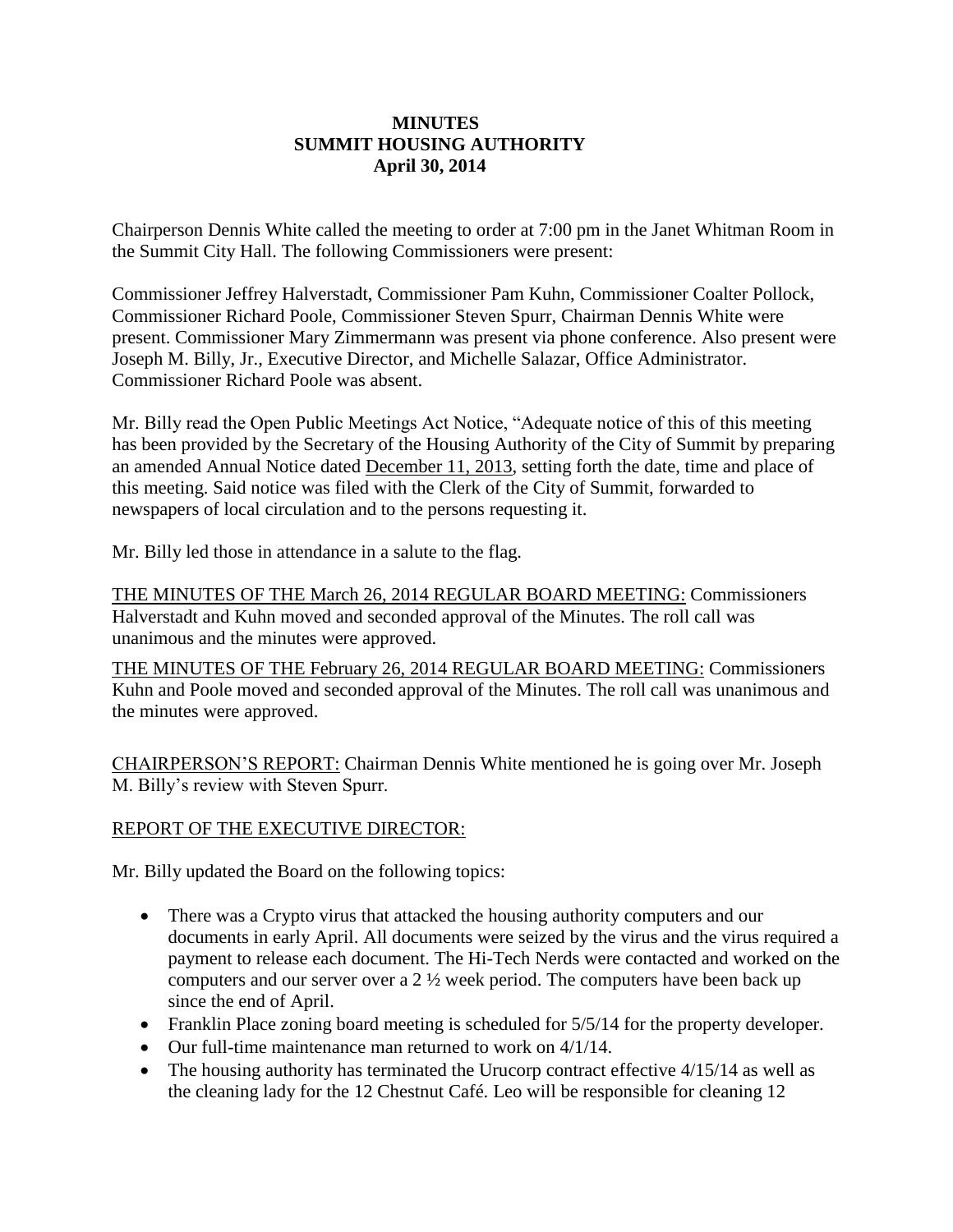Chestnut and back-up to help turn overs. His schedule will now be to work 4 days a week, 7 hours a day for a total of 28 hours for each work week.

- Maintenance man has been working on Weaver Street curb appeal by doing some painting and cleaning on the grounds.
- There was another occurrence of bed bugs at 3 Glenwood Place. Action was called out to do a sweep and treatment followed.
- The fence has been repaired at Glenwood Place by the recycle bins.
- The gutters at Weaver Street will be repaired the week of  $5/5/14$ .
- Mr. Billy finalized his recap by saying that he does not have any additional information on the Hayden lawsuit.

# RESIDENT ASSOCIATION REPORTS: None.

## COMMITTEE REPORTS:

**Operations:** Commissioner Kuhn mentioned that there were two move-outs at 12 Chestnut. There were no rents listed on the housing manager's report due to the housing authority computers losing their data from being hacked. The utilities log continues to become more informative but the billing dates are still a little off due to the billing cycles. Commissioner Spurr asked if Mr. Billy had any new information regarding the pension for the housing employees currently not enrolled in it. Mr. Billy mentioned that the city refused to certify employees of the housing authority because they are not city employees. Commissioner Kuhn wrapped up by mentioning the budget to actual was unfavorable on salaries, and that it may be due to the temporary maintenance man.

**Affordable Housing**: Commissioner Poole has not heard back from Friends of Cappy yet and there has been no meeting by Affordable Housing to date. Commissioner Poole will follow up with getting information about the Franklin Place meeting being held on  $5/5/14$ . Commissioner Kuhn asked if Commissioner Poole knew anything in regards to the houses being built on Springfield Ave. to which Commissioner Poole stated since there are only three houses being built, they aren't affordable housing developments but the contractors have to pay a 2% fee to the city.

**Personnel:** None.

**Residents Committee:** None.

**Public Relations:** None.

**Buildings & Grounds:** Commissioner Pollock mentioned that the gutters upon walking into the courtyard on building C at Weaver Street, are bent and seem to be crushed. Commissioner